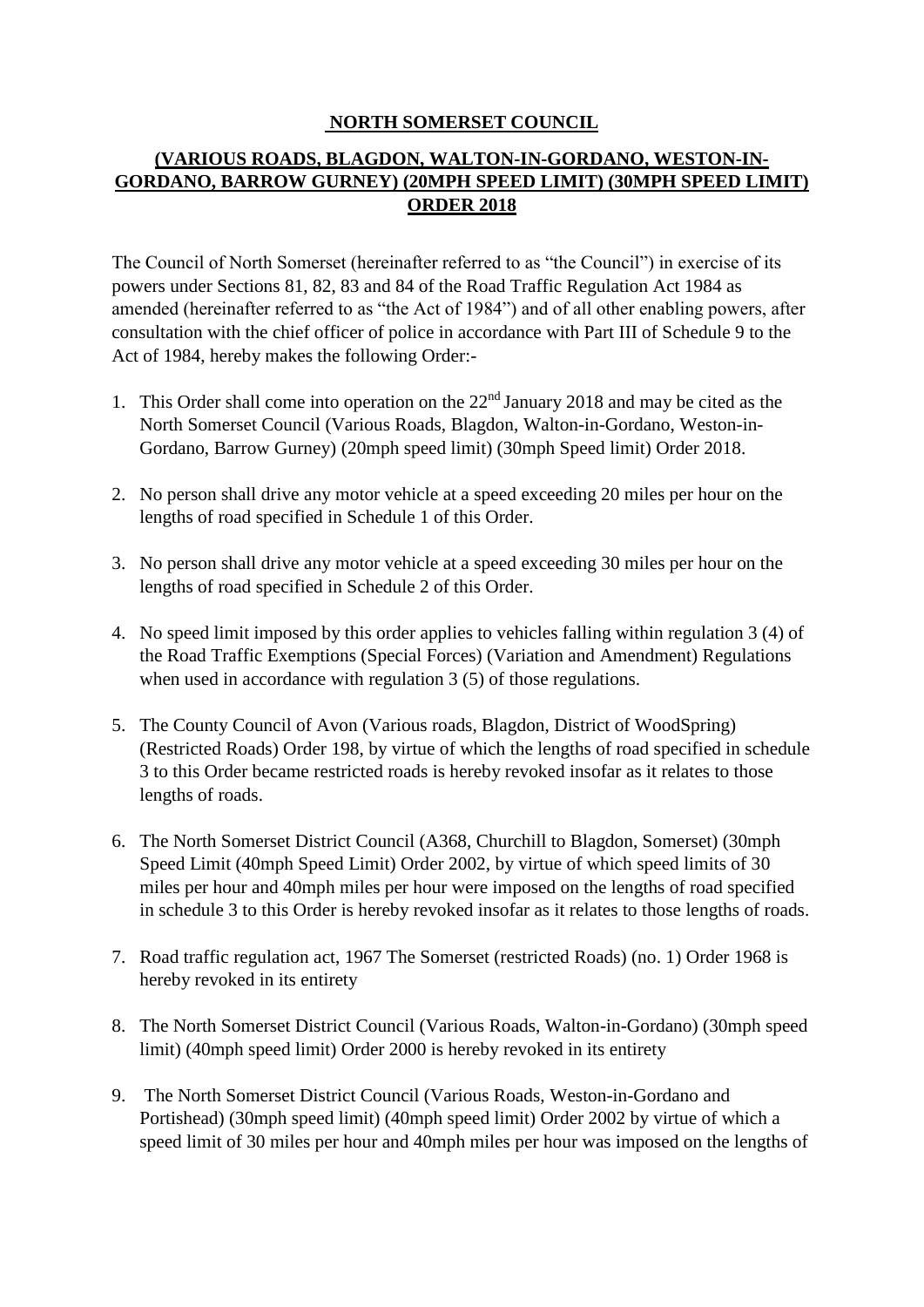road specified in Schedule 3 to this Order is hereby revoked insofar as it relates to those lengths of roads.

10. The North Somerset District Council (Various Roads, Barrow Gurney, North Somerset) (20mpSpeed Limit) (Restricted Roads) Order 2008 is hereby revoked in its entirety.

Given under the COMMON SEAL of North Somerset District Council on the 12<sup>th</sup> day of January 2018

The COMMON SEAL of  $)$ the COUNCIL (1) of NORTH SOMERSET ) was hereunto affixed in  $\qquad$ ) the presence of:-

Head of Legal and Democratic Services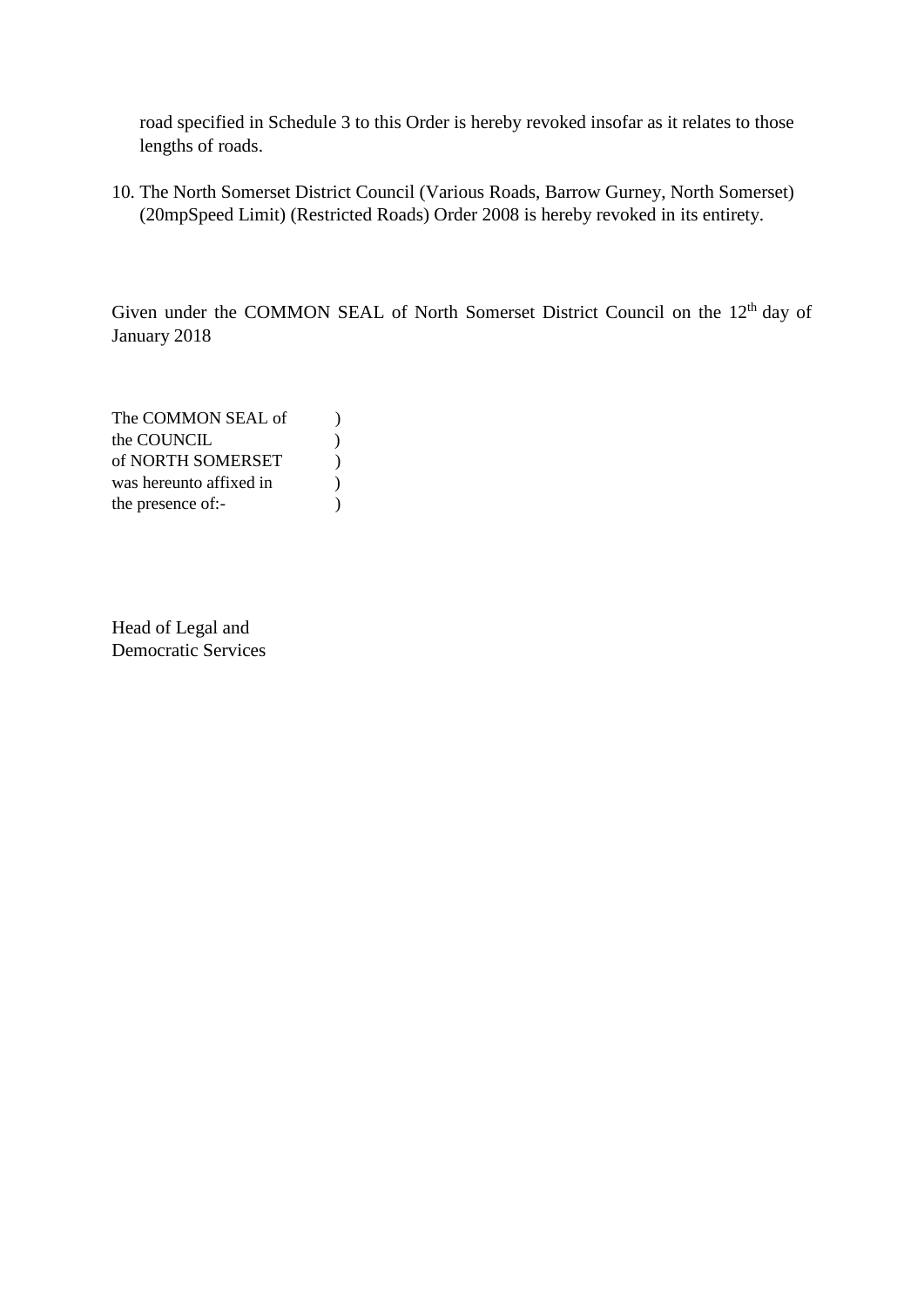# **SCHEDULE 1** Proposed 20mph Speed Limit

| <b>BLAGDON</b>            |                                                                                                                         |
|---------------------------|-------------------------------------------------------------------------------------------------------------------------|
| <b>HIGH STREET -</b>      | From its junction with Bath Road and Street<br>End to a point 100m north west of its<br>junction with Post Office Lane. |
| <b>MEAD LANE -</b>        | Its entire length                                                                                                       |
| <b>POST OFFICE LANE -</b> | Its entire length                                                                                                       |
| <b>STATION ROAD -</b>     | From its junction with High Street to a point<br>44m north east of its junction with High<br><b>Street</b>              |
| <b>BATH ROAD -</b>        | a. From its junction with High Street to a<br>point 12m south east of its junction with<br><b>High Street</b>           |
|                           | b. From a point 38m east of its junction<br>with Church Street to a point 88m west<br>of its junction Church Street.    |
| <b>CHURCH STREET -</b>    | Its entire length                                                                                                       |
| PARK LANE -               | From its junction with Church Street to a<br>point 36m north of its junction with Church<br><b>Street</b>               |
| THE OLD WATER GARDENS -   | Its entire length                                                                                                       |
| <b>GRIB LANE -</b>        | From its junction with Church Street to a<br>point 118m East of its junction with Church<br><b>Street</b>               |
| <b>SCORE LANE -</b>       | Its entire length                                                                                                       |
| <b>EASTCROFT-</b>         | From its junction with Score Lane to a point<br>83m East of its junction with Score Lane                                |
| <b>SWANCOMBE-</b>         | Its entire length                                                                                                       |
| WESTCROFT-                | Its entire length                                                                                                       |
| THE SCORE                 | Its entire length                                                                                                       |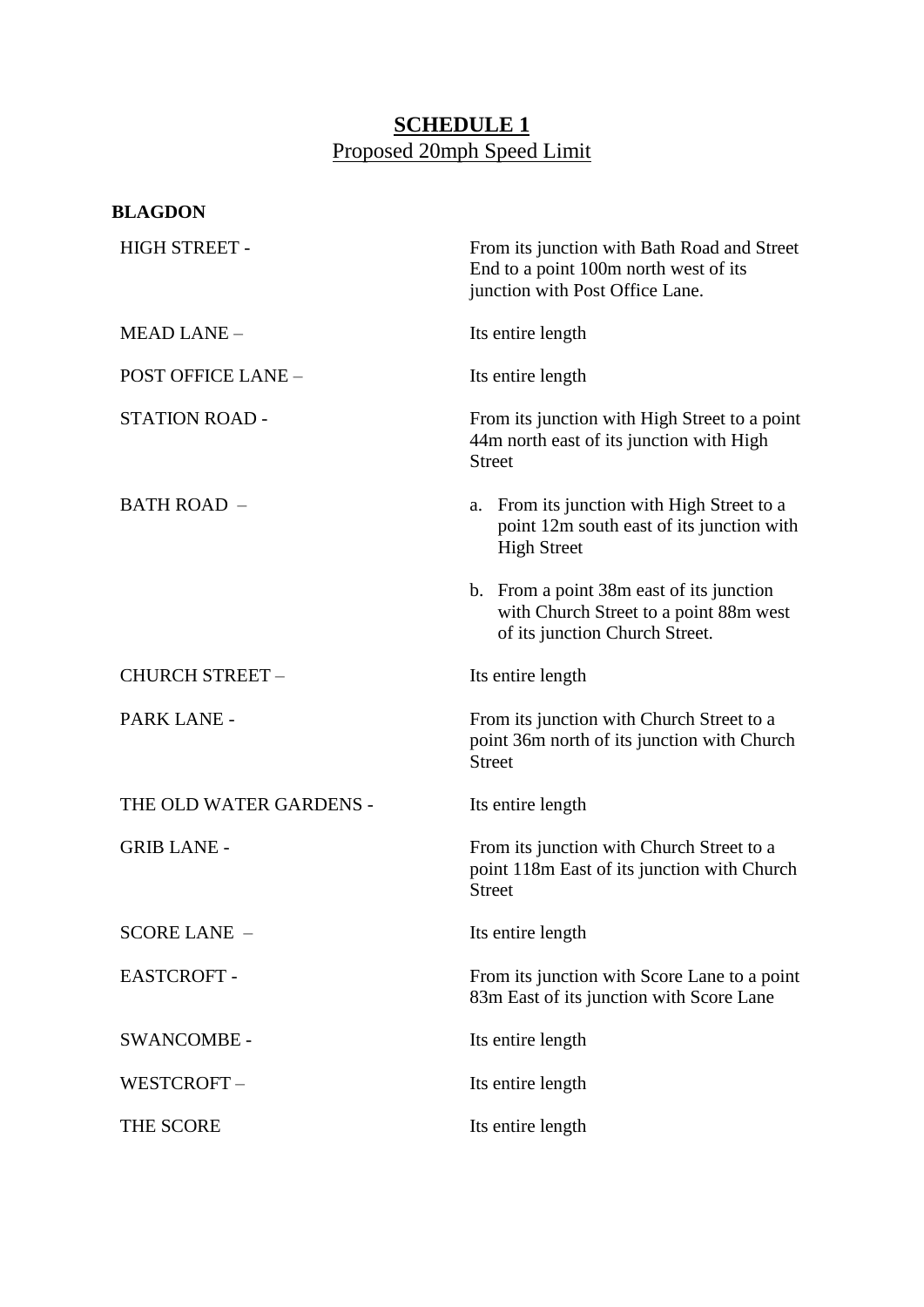## **WALTON-IN-GORDANO**

| <b>WALTON STREET -</b>   | Its entire length                                                                                                               |
|--------------------------|---------------------------------------------------------------------------------------------------------------------------------|
| <b>WESTON-IN-GORDANO</b> |                                                                                                                                 |
| <b>CLEVEDON ROAD -</b>   | From its junction with Meadow Drive to a<br>point 250m west of its junction with Hill<br>Lane                                   |
| <b>BARROW GURNEY</b>     |                                                                                                                                 |
| <b>BARROW STREET -</b>   | From a point 149m east of its junction with<br>Wild Country Lane to a point 192m north<br>west of its junction with School Lane |
| <b>HOBBS LANE -</b>      | From its junction with Barrow Street to a<br>point 100m south of its junction with<br><b>Barrow Street</b>                      |
| <b>SCHOOL LANE -</b>     | Its entire length                                                                                                               |

# **SCHEDULE 2**  Proposed 30mph Speed Limit

| <b>BLAGDON</b>           |                                                                                                                                         |
|--------------------------|-----------------------------------------------------------------------------------------------------------------------------------------|
| THE COOMBE -             | From its junction with High Street and<br>Clanders Batch to a point 70m west of its<br>junction with High Street and Clanders<br>Batch. |
| HIGH STREET -            | From its junction with The Coombe and<br>Clanders Batch to a point 100m north west<br>of its junction with Post Office Lane.            |
| <b>BATH ROAD -</b>       | a. From a point 12m south east of its<br>junction with High Street to a point 88m<br>west of its junction with Church Street.           |
|                          | b. From a point 38m east of its junction<br>with Church Street to a point to a point<br>1145m east of Score Lane.                       |
| <b>WALTON-IN-GORDANO</b> |                                                                                                                                         |
| <b>WALTON DOWN -</b>     | Its entire length                                                                                                                       |